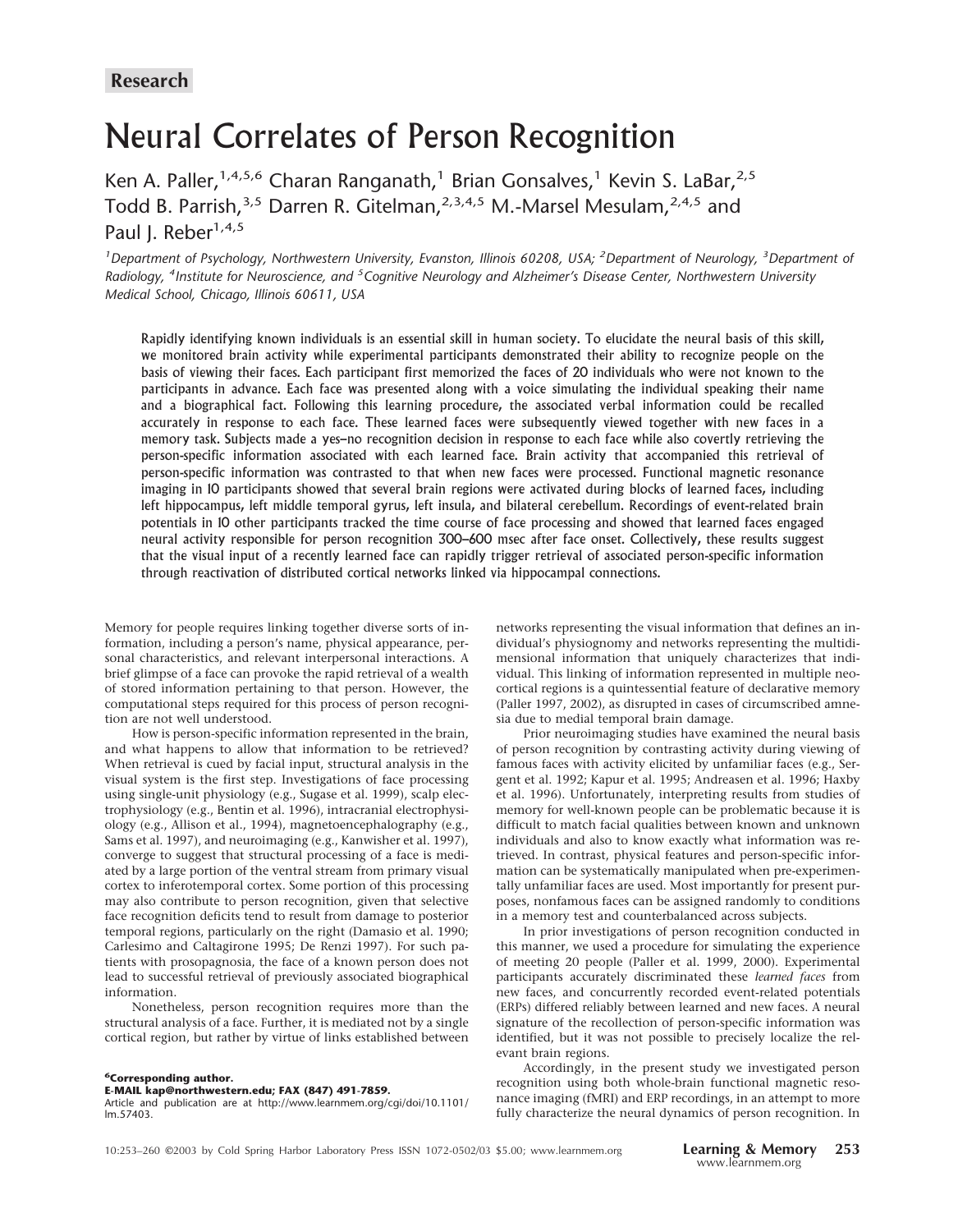the initial phase of the experiment, participants learned the faces of 20 previously unfamiliar individuals along with associations between each face and a distinct name, voice, and biographical fact. Next, in the test phase, fMRI or ERP brain responses were monitored while participants performed a recognition memory task for the learned faces, as well as a gender-classification task that placed minimal demands on memory retrieval processing. The memory task was performed with different proportions of learned and new faces in the *heavy-retrieval* and *light-retrieval* conditions, as shown in Figure 1. The gender-classification task was performed with new faces. All new faces were unique (i.e., each new face used in the experiment was presented in the memory task or in the gender task on only one occasion). Subsequently, a face/nonface discrimination task was used to identify face-responsive brain regions. The contrast between memory and gender conditions was used to identify neural correlates of face-cued retrieval during a recognition test versus face processing in the absence of memorial requirements, whereas the contrast between heavy-retrieval and light-retrieval conditions was used to isolate neural correlates of successfully remembering person-specific information.

## RESULTS

## Task Performance

Response accuracy was nearly perfect in both the memory task and the gender task in all 20 subjects. Recognition decisions were 95% correct (*SE* = 0.7) with a mean response latency of 769 msec (*SE* = 20). Neither accuracy nor latency differed significantly between learned and new faces. Gender decisions were 97% correct  $(SE = 0.5)$  with a mean response latency of 678 msec  $(SE = 19)$ .

In the final memory test, given after neural data acquisition was concluded, subjects recognized 96% of the learned faces (*SE* = 1.7) and made false positive responses for 3% of the new faces (*SE* = 1.1). Recall performance averaged 77% correct for names (*SE* = 5.7) and 93% correct for the other biographical information  $(SE = 2.4)$ .

## fMRI Comparisons Between Heavy and Light Retrieval

The contrast between the two conditions of memory testing held general task requirements constant while varying the relative frequency with which person-specific information was successfully retrieved. Brain regions differentially activated in these two conditions, heavy retrieval and light retrieval, are shown in Figure 2 and listed in Table 1. In particular, a large medial temporal region in the left hemisphere, including the left hippocampus, was activated when learned faces were presented such that correspond**Table 1. Significant Activations for the Heavy Retrieval > Light Retrieval Contrast**

|                                                               |                    | <b>Talairach coordinates</b> |       |                |                 |
|---------------------------------------------------------------|--------------------|------------------------------|-------|----------------|-----------------|
| <b>Brain region</b><br>(Brodmann area)                        | Volume<br>in $mm3$ | X                            | γ     | $\overline{ }$ | Mean<br>t-value |
| Left insula<br>Left medial temporal<br>region, including left | 609                | $-33$                        | 13    | 4              | 5.61            |
| hippocampus<br>Left middle temporal                           | 1672               | $-14$                        | $-18$ | $-11$          | 5.31            |
| qyrus (BA 21/22)                                              | 703                | $-50$                        | $-36$ |                | 5.27            |
| Left cerebellum                                               | 500                | $-46$                        | $-67$ | $-29$          | 5.26            |
| Right cerebellum                                              | 750                | 16                           | $-80$ | $-26$          | 4.80            |

Note. Activations listed in anterior-to-posterior order.

ing biographical information was retrieved. Left middle temporal gyrus, left insula, and bilateral cerebellum were also activated in this contrast. No regions showed significantly greater activation for light retrieval than for heavy retrieval.

## fMRI Comparisons Between Memory and Gender Tasks

The contrast between tasks allowed us to identify regions differentially active during episodic retrieval attempts versus gender categorization while controlling general perceptual and response factors. Brain regions differentially activated in the two conditions are listed in Table 2. Three right-lateralized regions—right precuneus, right dorsolateral prefrontal cortex, and right insula were activated more during memory judgments than during gender judgments, whereas left superior prefrontal and bilateral parietal regions exhibited the opposite pattern. The robust right dorsolateral prefrontal activation observed in this contrast is consistent with suggestions that this region is involved in the initiation of a retrieval attempt (Buckner and Wheeler 2001), perhaps by establishing an episodic retrieval mode (Lepage et al. 1998). Alternatively, right prefrontal regions may function to implement retrieval strategies for accessing relevant information using simple heuristics (Nolde et al. 1998) or coarse-coding strategies (Beeman 1998). Another possible reason for the right-sided nature of this frontal activation could be related to right-hemisphere dominance in processing facial stimuli. However, direct investigations of material-specific laterality effects have generally reported right-lateralized activation in prefrontal regions posterior to the activations reported here, along the inferior frontal gyrus and precentral sulcus (Kelley et al. 1998; Wagner 1999;

10 new





3) Gender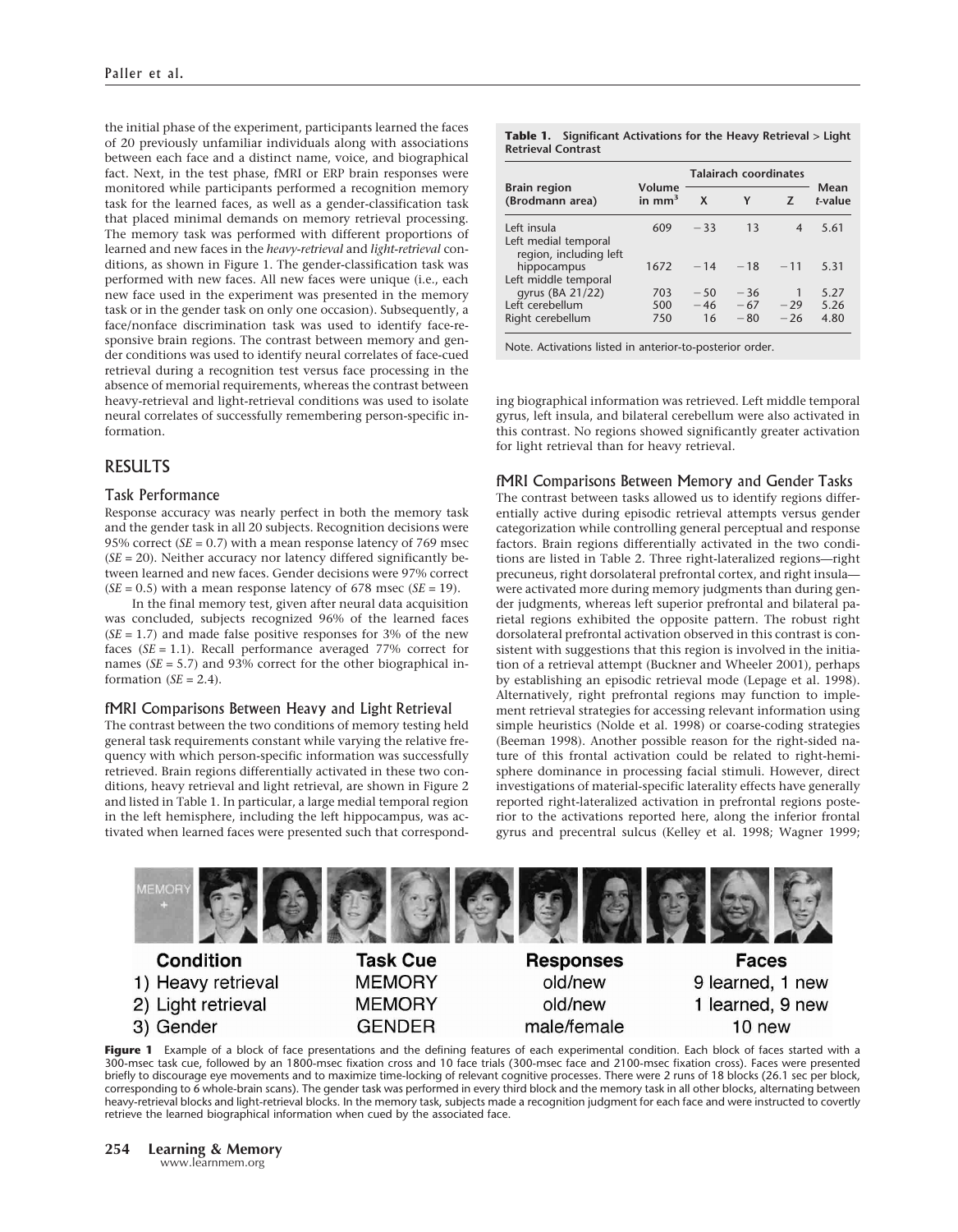Golby et al. 2001). Furthermore, in light of the fact that faces were presented during both the memory task and the gender task, the right dorsolateral prefrontal activation in the contrast between the two tasks is more likely related to memory retrieval than simply to perceptual processing of faces.

#### Fusiform fMRI Activations

A face-sensitive region of the fusiform gyrus was identified in the final scanning phase by contrasting face versus scrambled face conditions (e.g., Kanwisher et al. 1997). This region, as identified in the group analysis, was taken as a region of interest to determine whether it was differentially activated across the main conditions. Differences in fusiform activation between memory and gender tasks and between heavy and light retrieval were not statistically significant. However, these null findings do not imply that neural activity in this fusiform region makes no relevant contribution to person recognition. Given current limits on spatial resolution, neuronal activity may increase in some portions



**Figure 2** Brain activations from the heavy-retrieval vs. light-retrieval contrast. Activation maps were generated according to an analysis of signal change using a threshold of  $t > 4.25$  (as shown on color scale) with a cluster threshold of 500 mm<sup>3</sup> and connectivity radius of 2.5 mm. Activations are shown superimposed on cross-subject average structural MRI scans. Coronal images are labeled according to Y Talairach coordinate, and these slice locations are shown on a sagital image through the left medial temporal region at the level of  $X = -23$ . For each cluster, activity was greater for heavy retrieval than for light retrieval.

of the fusiform, while decreasing in other portions, to yield nonsignificant differences. Also, locations of activity may vary greatly across individuals. Yet, fusiform activations have been associated with the encoding of facial information in other studies (Kuskowski and Pardo 1999). In any event, the robust face/ scrambled face activation in the fusiform (location of highest activation at Talairach coordinates,  $38, -42, -19$ ) highlights the spatial separation between this fusiform region that is highly responsive to faces and the cerebellar regions activated in the heavy/light retrieval contrasts.

ERP Comparisons Between Learned Faces and New Faces As shown in Figure 3, differential responses for learned versus new faces took the form of an enhanced positive response maximal between 400–500 msec. ERPs were measured at all scalp locations over 100-msec intervals and found to differ significantly between conditions from 300–600 msec  $[F(1.9) \ge 8.5]$ .  $P \leq .017$ ]. The learned-new ERP difference over this interval was reliably larger at left-relative to right-hemisphere locations  $[F(1,9) = 5.4, P = .045]$  and was maximal at the midline parietal location (3.0 µV, *SE* = 0.7). When tested separately for the homologous left/right locations depicted in Figure 3, the learnednew difference was reliably larger on the left side for two electrode pairs, lateral frontal  $[F(1,9) = 16.8, P = .003]$  and posterior temporal  $[F(1,9) = 5.6, P = .043]$ .

Maps of the scalp distribution of differential ERP activity for learned versus new faces were created for consecutive 100-msec windows (Fig. 4). Both frontal and posterior regions of brain activity can be observed. The frontal portion of the learned-new difference was clear from 300–500 msec. In contrast, the effect was apparent at posterior scalp locations for a longer time, extending to the interval from 600–700 msec.

## **DISCUSSION**

Our findings help characterize brain events responsible for person recognition in both spatial and temporal dimensions. A distributed network linked by the left hippocampus appeared to support retrieval of person-specific information. Complementary electrophysiological results demonstrated that differential processing of learned and new faces occurred from 300–600 msec after face onset.

Person recognition resulted when a sensory image of a face made contact with stored information about the person depicted, a memory process referred to generally as *ecphory* (Tulving 1983). However, subjects did not overtly produce the personspecific information they had memorized when a learned face appeared in the test phase. Instead, manual responses indicated successful discrimination between learned and new faces. This absence of overt recall was advantageous because it eliminated interpretive difficulties due to differential behavioral responses.

How can we be sure that learned faces did indeed evoke the covert retrieval of biographical information? Although it is unclear whether physical characteristics of the voices presented in the study phase were recalled when the associated face appeared, several considerations support the inference that recognition performance wasn't supported merely by context-free face familiarity without biographical recall. First, recall results confirmed that the person-specific information had been effectively committed to memory. Second, subjects were instructed to bring this information to mind during the memory task. Most persuasively, real-time electrophysiological data implicated recollective processing, on the basis of the following reasoning.

ERP differences between learned and new faces in the present experiment bore a strong resemblance to those in two prior studies (Paller et al. 1999, 2000). This correspondence suggests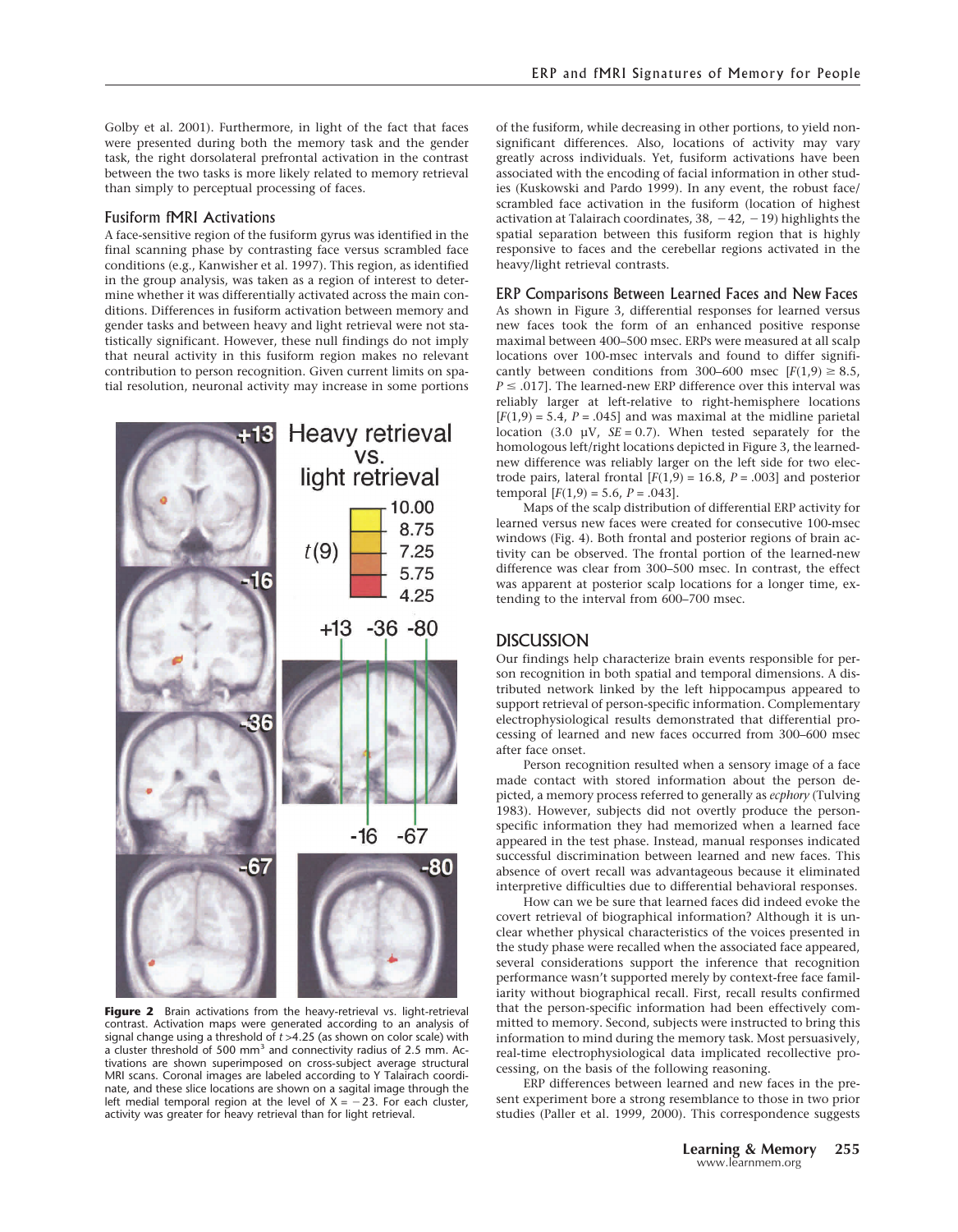|                                          | Volume<br>in $mm3$ | <b>Talairach coordinates</b> |       |                |              |
|------------------------------------------|--------------------|------------------------------|-------|----------------|--------------|
| Brain region (Brodmann area)             |                    | X                            | Y     | $\overline{7}$ | Mean t-value |
| Memory > Generate                        |                    |                              |       |                |              |
| Right middle frontal gyrus (BA 46)       | 938                | 39                           | 28    | 26             | 5.50         |
| Right anterior insula                    | 2391               | 32                           | 23    | $-1$           | 5.96         |
| Midbrain/hypothalamus                    | 688                | $\mathbf{1}$                 | $-25$ | $-13$          | 5.42         |
| Right inferior parietal lobule (BA 7/40) | 9781               | 36                           | $-59$ | 46             | 5.26         |
| and precuneus (BA 7/31)                  |                    | 17                           | $-66$ | 35             |              |
| Left cerebellum                          | 1766               | $-10$                        | $-83$ | $-29$          | 5.56         |
| Left calcarine sulcus (BA 17)            | 969                |                              | $-83$ | 8              | 5.14         |
| Left cuneus (BA 18)                      | 562                | $-24$                        | $-92$ | $-1$           | 4.98         |
| Gender > Memory                          |                    |                              |       |                |              |
| Left superior frontal gyrus (BA 9)       | 1156               | $-9$                         | 53    | 21             | 5.25         |
| Right mid-cingulate gyrus (BA 24)        | 844                |                              | $-2$  | 45             | 5.38         |
| Left superior frontal gyrus (BA 6)       | 500                | $-22$                        | $-13$ | 70             | 4.99         |
| Left inferior parietal lobule (BA 40)    | 516                | $-61$                        | $-33$ | 38             | 5.51         |
| Right inferior parietal lobule (BA 40)   | 1672               | 58                           | $-40$ | 36             | 4.75         |
| Right precuneus (BA 7)                   | 1172               | 11                           | $-56$ | 58             | 5.43         |

Note. Activations listed in anterior-to-posterior order within contrast.

that similar memory processing occurred across studies, even though designs differed in whether stimuli were blocked or randomized, whether overt recognition responses were required, and whether learning occurred 1 d or only a few minutes in advance. A convincing association between electrophysiological effects and recollection, as opposed to nonconscious memory, was found by Paller et al. (1999) on the basis of the fact that the two critical conditions differed in recognition but were matched in perceptual priming, and in physical stimulus characteristics. Subsequent comparisons between faces with and without spoken vignettes (Paller et al. 2000) showed qualitatively different ERP patterns at retrieval, suggesting that posterior ERPs were related to facial memory and anterior ERPs to nonfacial memory (e.g., biographical retrieval). Finally, in a recent study focusing on the experience of pure familiarity, brain potentials recorded when subjects viewed a face that provoked retrieval of contextual information associated with that face resembled those in the present experiment (G. Yovel and K.A. Paller, in prep.). Thus, we infer that differential neural activity for learned versus new faces in the present experiment reflects recollective processing of both facial and other biographical information.

## Neuroanatomical Networks for Person Recognition

Facial information was analyzed in both gender and memory tasks, but with different objectives—gender-specific cues emphasized in one case, information that stimulated retrieval in the other, including retrieval of the spatiotemporal context of the initial episode of viewing the face and of associated factual information. Both tasks thus engaged many cortical visual areas, including a portion of the fusiform gyrus implicated previously in face processing. Activation of this area does not index face recognition, given that it is relatively unaffected by familiarity (Gorno Tempini et al. 1998; Dubois et al. 1999) or inversion (Aguirre et al. 1999; Haxby et al. 1999), although an adjacent midfusiform area was associated with recognizing famous faces (George et al. 1999). Although the fusiform face area may be critical for the structural analysis of faces, it is probably not the storehouse of the information used when we remember the people we know.

Amnesic patients typically have difficulty remembering exactly the sort of information memorized by participants in our experiment. Storing these memories requires that information represented in multiple cortical regions be linked together, and the hippocampus is thought to play a key role in this process (Rempel-Clower et al. 1996; Mayes and Downes 1997; Moscovitch and Nadel 1998). In addition, hippocampal activity has been associated with encoding face-name associations (Sperling et al. 2001). Thus, a reasonable prediction is that learned faces in the present experiment would elicit hippocampal activity related to retrieval processing (e.g., Stark and Squire 2000). One might even argue that remembering a face without any biographical information would depend on the hippocampus, to the extent that memory is supported by associations between the face and contextual information. On the other hand, greater medial temporal activation for novel relative to familiar

stimuli was observed in other studies (Tulving et al. 1994; Stern et al. 1996). Nevertheless, many recent studies suggest that stimulus novelty effects are robust in the parahippocampal gyrus, but relatively less consistent in the hippocampus (Martin et al. 1997; Constable et al. 2000; Zeinch et al. 2000; Ranganath and D'Esposito 2001; Reber et al. 2002). The literature on memoryrelated activations within the hippocampus proper has revealed a complex mix of findings during encoding and retrieval (Lepage et al. 1998; Schacter and Wagner 1999). Nonetheless, our finding of robust left hippocampal activity associated with successful retrieval of person-specific information is consistent with the view that hippocampal–cortical interactions during retrieval support the gradual strengthening of distributed cortical representations characteristic of declarative memories (Paller 2002).

Hippocampal activation occurred not in isolation, but together with activation of a nearby left temporal region, the left insula, and the cerebellum bilaterally. Results from several sources also implicate temporal neocortex in person recognition. Memory impairments in patients with focal retrograde amnesia (Kapur 1993; Markowitsch 1995) and semantic dementia (Graham et al. 1999) suggest that knowledge about people may be stored in temporal neocortex in the form of thematic frameworks or coherence ensembles (Hodges and McCarthy 1995; Paller 1997). A selective disruption of face recognition and person-specific semantic knowledge has been described in patients with right anterior temporal damage (Ellis et al. 1989; Evans et al. 1995; Kitchener and Hodges 1999). Lesion evidence has also implicated left temporal regions in the retrieval of people's names (e.g., Semenza et al. 1995; Tsukiura et al. 2002).

Neuroimaging results have also underscored the importance of temporal neocortex for person recognition, along with other regions. Some investigators have suggested that associating faces with other information, such as a name, is dependent upon left supramarginal gyrus (Campanella et al. 2001) and retrosplenial cortex/posterior cingulate (Shah et al. 2001). Tsukiura et al. (2002) concluded that anterior temporal cortex is critical for this retrieval, particularly in the left hemisphere, with changes over time involving cortical reorganization. Moreover, fMRI activations in bilateral prefrontal, lateral-temporal, and medial-temporal regions were elicited by famous faces compared with new faces (Leveroni et al. 2000). Retrieving semantic information pertaining to famous people has also been associated with activity in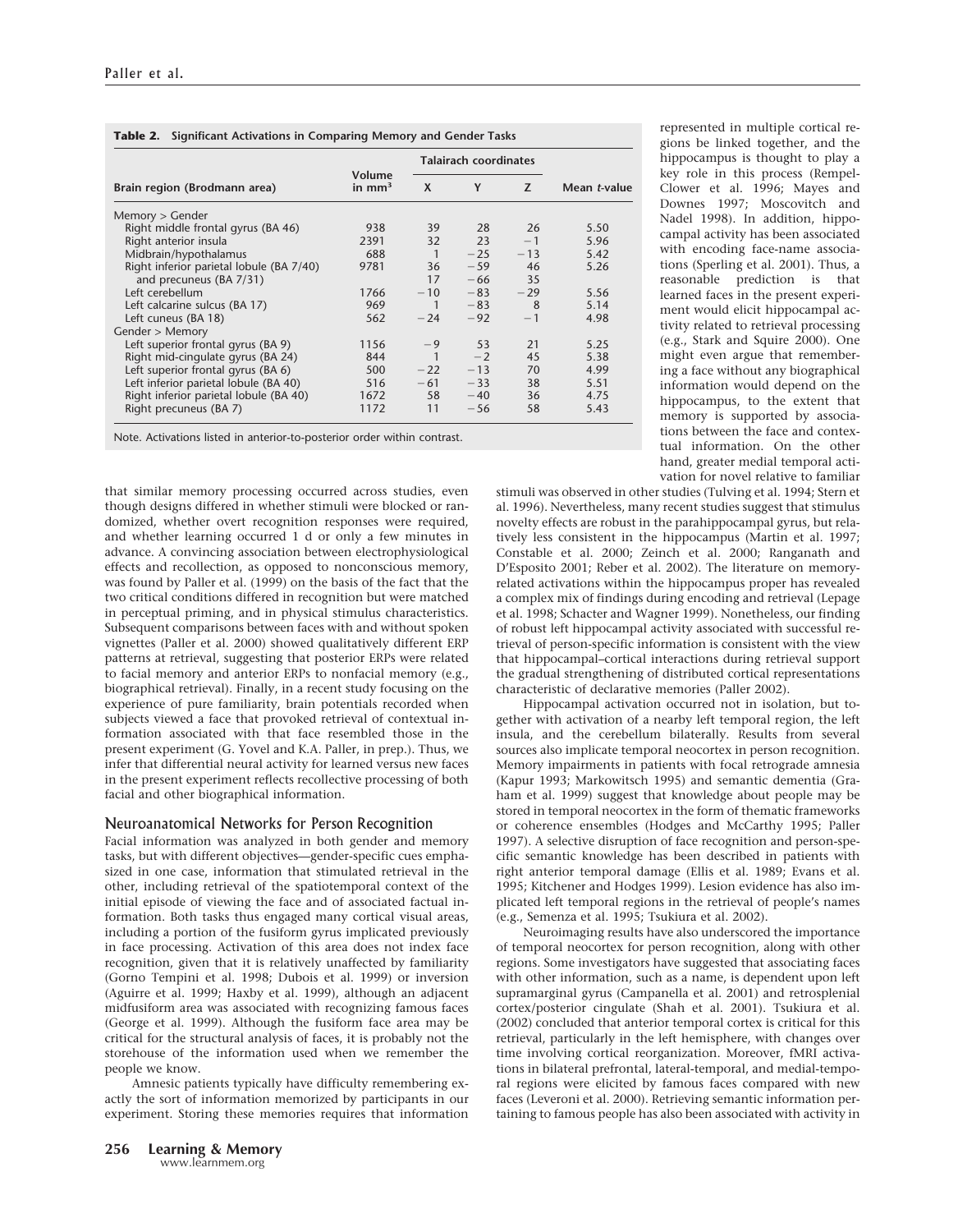

Figure 3 Brain potentials for learned faces and new faces. Responses are shown for trials during the memory task in which behavioral responses were correct. Recordings were from scalp locations from the International 10-20 System. These electrode locations are shown as filled circles in a schematic representation of a head viewed from above (F7/F8, C3/C4, P3/P4, O1/O2, and T5/T6); other electrode locations in which EEG data were recorded are shown as open circles.

left lateral temporal cortex (Gorno Tempini et al. 1998) and in the temporal poles (Damasio et al. 1996). For famous faces, of course, the nature and amount of learned person-specific information is difficult to quantify, given the lack of control over learning. Nevertheless, the extant evidence taken together with the present results suggest that conjoint activation of medial and anterolateral temporal regions plays a central role in remembering people successfully.

#### Temporal Dynamics of Person Recognition

Differences between brain potentials to learned versus new faces first appeared at ∼225 msec and were statistically reliable from 300–600 msec after face onset, well before behavioral recognition decisions. This differential electrophysiological response included a left-frontal effect at 300–500 msec and an overlapping effect with a left posterior topography, higher amplitude, and longer duration. Earlier potentials such as the face-sensitive N170 (Bentin et al. 1996; Puce et al. 1999) did not differ between conditions. Although complete integration of electrophysiological and hemodynamic data would require an appropriate model of intracranial current flows (Mangun et al. 1998; Rugg 1998), such modeling is seldom satisfactory when large numbers of distributed generators are active, as appears to be the case with person recognition. A suitable strategy for successful ERP-fMRI data merging would thus be for future studies to fractionate person recognition by isolating distinct subcomponent processes.

Nonetheless, our ERP results provide some insight into the temporal dynamics of neural activity responsible for person recognition. Although the fMRI analysis was based on a blocked design, ERP findings showed that differential electrophysiological responses were elicited by single-face presentations within each block. Whereas fMRI activations may have included neural activity differentially associated with state changes in heavy versus light retrieval blocks (Düzel et al. 1999; Donaldson et al. 2001), ERP responses included only neural activity time-locked to face presentation. The relative timing of the frontal and posterior ERPs suggest that person-specific information may have been retrieved through rapid interactions within 500 msec between frontal and temporal cortical networks linked together via connections between these networks and hippocampal networks.

#### Person Recognition and Memory Retrieval

At a general level, our findings support the idea that cortical regions required for perceiving particular sorts of information also facilitate remembering that information (e.g., Fuster 1995; Mesulam 1998). Consequently, the specific regions involved in memory retrieval vary depending on the information retrieved. Although different information was associated with each of the 20 faces, there was some commonality. In general, successful person recognition can entail retrieval of prior episodes, sensory details pertaining to an individual's face and voice, and biographical information manifest in complex imagery and semantic processing. We propose that the information retrieved in response to each face presentation, including both verbal and nonverbal associations, was stored in a network of frontal and temporal cortical areas, and that combined prefrontal/cerebellar networks played a role in implementing and coordinating retrieval, as well as in evaluating the accuracy of retrieval (Ranganath and Paller 1999; Ranganath et al. 2000, 2003). Left insula may have been activated as verbal information about each person was retrieved and rehearsed, whereas left midtemporal cortex may be associated with the semantic storage of person-specific information (Tsukiura et al. 2002). Left hippocampal activity may reflect specific episodic content (Nadel et al. 2000) and/or the linking function that connects relevant representations in multiple neocortical regions (Paller 2002).

Person recognition is a prime example of the type of remembering that patients with memory disorders find difficult. It depends on the storage of diverse sorts of information in multiple cortical regions. Neuropsychological studies have begun to delineate the distributed network of brain regions responsible for storing and retrieving such memories. Neural correlates of person recognition in neurologically healthy individuals, as identified in the present investigation, can corroborate these findings and help to specify the distinct roles of each region. Further research in this area can thus enhance our understanding of how complex interactions among brain regions can swiftly mediate memory retrieval in response to an appropriate stimulus cue such as the face of a known individual.

## MATERIALS AND METHODS

## **Participants**

Right-handed individuals from the university community (13 women and 7 men) were assigned to the fMRI group (*n* = 10) or the ERP group  $(n = 10)$ . Mean age was 21.2 years. All were naive to experimental goals and had not previously viewed any of the face stimuli. Informed consent was obtained using a consent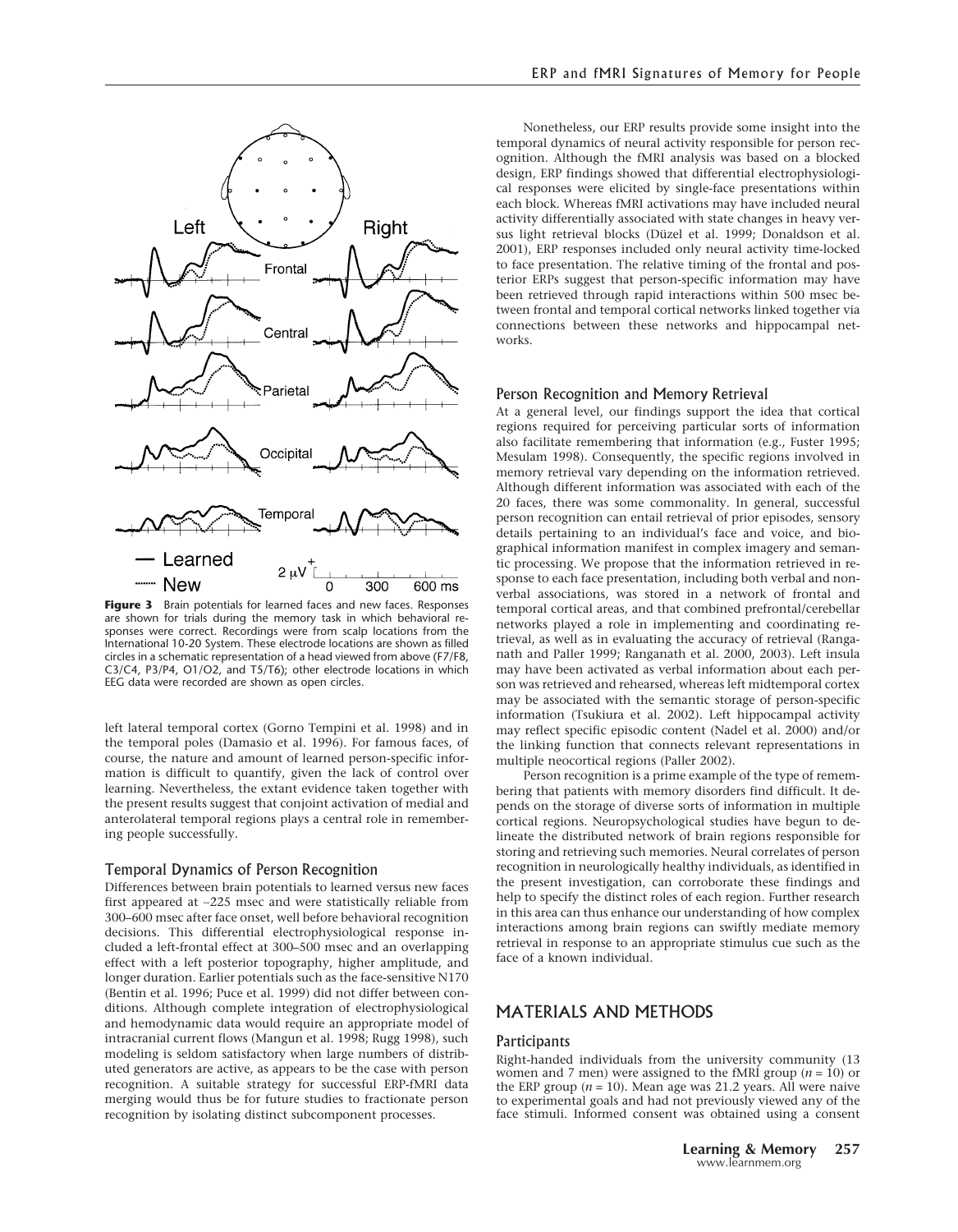

**Figure 4** Temporal progression of topographic maps for electrophysiological differences between learned and new faces. Maps were created using a spline interpolation on the basis of mean amplitude measurements from each of 21 electrode locations (shown as open circles on schematic representations of a head viewed from above) over consecutive 100-msec intervals beginning at the times indicated below each map.

form approved by the Northwestern University Institutional Review Board.

#### Stimuli and Tasks

The same basic procedure with regard to face processing and memory testing was used with both groups of subjects. Grayscale photographs of 448 faces from a 1977 high-school yearbook were presented within a rectangular space (∼6° by 8° visual angle). In the study phase, each of 20 learned faces was paired with a unique, recorded voice presented concurrently. Each voice uttered a name and brief biographical information, such as "I'm Alison and I won the Boston Marathon twice" (see Paller et al. 1999 for a complete list). Subjects made use of these spoken vignettes in order to memorize the faces. Another 20 faces were presented without voices, as in several antecedent experiments (Paller et al. 1999, 2000). The specific faces presented with and without voices were counterbalanced across subjects. One face was displayed every 5 sec, for a 300-msec duration, and the entire set of faces was presented three times, using different random orders. Subjects were instructed to remember only the 20 faces paired with voices and to imagine actually meeting these people. They were advised that they would receive an extra \$1 for later recalling the central content of each vignette in a final memory test to be given at the conclusion of the experiment. This learning procedure was administered 1 d in advance and again 10 min in advance of the memory task, when neural data were acquired.

In the memory task, learned faces and new faces, randomly intermixed, were shown without any spoken biographical information. Subjects were instructed in advance on task performance. Right index and middle fingers were used to press response buttons labeled 1 and 2, which were assigned to new and old in the memory task and to male and female in the gender task. Button assignments were repeated over an intercom prior to each experimental run. Importantly, subjects were also encouraged to retrieve the appropriate biographical details when each learned face appeared so as to rehearse this information in preparation for the final memory test. The two experimental runs each included 18 blocks. The gender task was performed every third block and the memory task all other blocks, alternating between heavy-retrieval and light-retrieval blocks. Each block included a task cue and a series of 10 faces, as shown in Figure 1.

Face/nonface processing was contrasted in two additional runs. Subjects viewed faces and a scrambled face, which was created by rearranging small parts of a face such that no facial features were identifiable. Faces in run 3 were all new faces and in run 4 faces presented previously in the study phase without voices. Results from runs 3 and 4 were combined, given minimal differences between runs. Subjects pressed a button after each stimulus, button 1 for faces and button 2 for the scrambled face. Alternating 26.1-sec blocks included either 12 faces or 12 repeated presentations of the scrambled face (300-msec stimulus plus 1875-msec fixation cross).

Following fMRI or ERP data acquisition, the final memory test was administered using 100 faces on 5 pages (40 from the study phase and 60 faces not viewed previously). Instructions were to attempt to label each of the 20 learned faces with the corresponding name and biographical information.

#### fMRI Procedures

Scanning was conducted using a Siemens Vision 1.5-T magnet and head coil. The subject's head was positioned in the isocenter of the magnet and secured comfortably using padding and a vacuum-immobilizer device. Stimuli were projected onto a rearprojection screen and viewed though a mirror. A susceptibility weighted single-shot echoplanar sequence (TR 4.35 sec, TE 40 msec, flip angle 90°, FOV 220 mm, 64  $\times$  64 matrix, 32 4-mm thick slices, resolution 3.44  $\times$  3.44 mm) was used to obtain functional images. The initial four volumes from each run were acquired prior to stimulus presentation and were discarded to allow the MR signal to reach steady state. Structural MRI data were acquired using a 3D FLASH sequence (TR 15 msec, TE 5 msec, flip angle 20°, 256  $\times$  256 matrix, 160 1-mm thick slices, resolution  $.86 \times .86$  mm).

Block-design analyses were conducted using AFNI software (Cox 1996), including movement correction, three-dimensional coregistration through time, transformation to a standard stereotaxic space (MNI-305), and spatial smoothing (7 mm FWHM). Within each run, voxels were eliminated if signal magnitude changed more than 10% between samples, or if the mean signal level was below a threshold. Data were then submitted to a random-effects analysis on the basis of a modified general linear model. Contrasts between memory and gender tasks, between heavy and light retrieval blocks within the memory task, and between face and nonface blocks for the final two experimental runs were based on a boxcar function convolved with an idealized estimate of the hemodynamic response. Regions deemed to exhibit a significant difference were those in which each voxel exhibited a reliable change in activity across participants,  $t(9) > 4.25$ , in a 500-mm<sup>3</sup> or larger region (i.e., at least 32 voxels in the normalized space at  $2.5\text{-mm}^3$  resolution). Monte Carlo simulations using normally distributed noise indicated <5% false positives per experiment with this statistical threshold.

#### ERP Recording Procedures

The same procedure as described above was followed, except that subjects viewed stimuli on a video monitor while seated in a comfortable chair inside a sound-attenuating chamber. Electroencephalographic recordings were made from 21 scalp electrodes (bandpass 0.1–100 Hz, sampling rate 250 Hz). The online left mastoid reference was changed digitally to the average of left and right mastoid. Trials contaminated by electro-ocular artifacts were excluded on the basis of recordings from two EOG channels. ERPs measured over various intervals were submitted to repeated-measures ANOVA ( $\alpha$  = .05). ERPs were computed separately for learned and new faces across blocks. ERPs were also computed separately for heavy-retrieval and light-retrieval blocks, but these findings were nearly identical to those computed separately by trial type (as expected, given that only 10%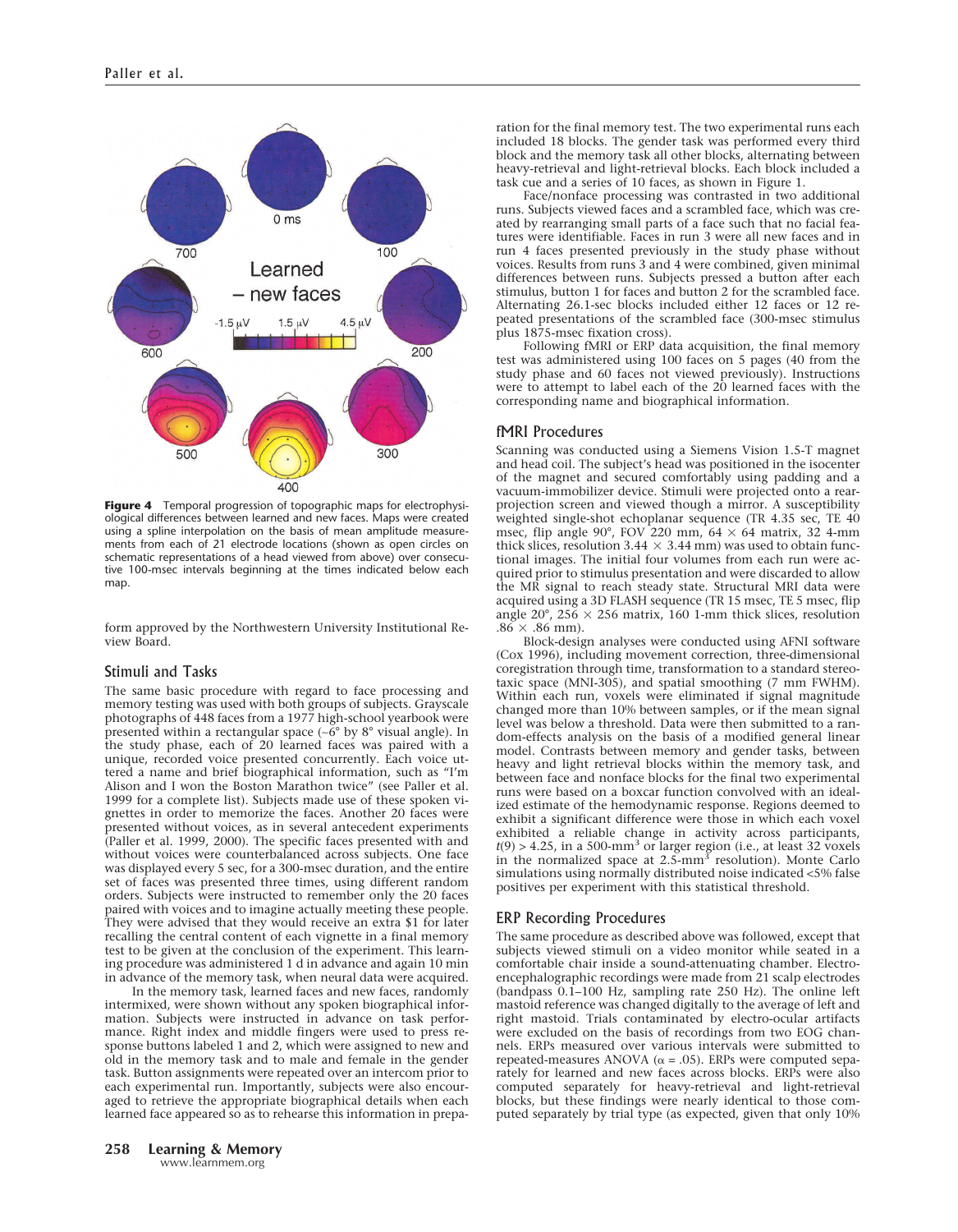of the trials were different). Results reported were based on averaging by trial type using correct trials only.

## ACKNOWLEDGMENTS

This work was supported by grants from NINDS (NS34639 to K.A.P. and NS30863 to M.M.M.), NIMH (MH58748 to P.J.R.), the McDonnell-Pew Program in Cognitive Neuroscience (D.R.G.), and a NARSAD Young Investigator Award (K.S.L.). C.R. is now at the University of California at Davis, B.G. is now at Stanford University, and K.L. is now at Duke University.

The publication costs of this article were defrayed in part by payment of page charges. This article must therefore be hereby marked "advertisement" in accordance with 18 USC section 1734 solely to indicate this fact.

## REFERENCES

- Aguirre, G.K., Singh, R., and D'Esposito, M. 1999. Stimulus inversion and the responses of face and object-sensitive cortical areas. *Neuroreport* **10:** 189–194.
- Allison, T., Ginter, H., McCarthy, G., Nobre, A.C., Puce, A., Luby, M., and Spencer, D.D. 1994. Face recognition in human extrastriate cortex. *J. Neurophysiol.* **71:** 821–825.
- Andreasen, N.C., O'Leary, D.S., Arndt, S., Cizadlo, T., Hurtig, R., Rezai, K., Watkins, G.L., Ponto, L.B., and Hichwa, R.D. 1996. Neural substrates of facial recognition. *J. Neuropsychiat. Clin. Neurosci.* **8:** 139–146.
- Beeman, M. 1998. Coarse semantic coding and discourse comprehension. In *Right hemisphere language comprehension: Perspectives from cognitive neuroscience* (eds. M. Beeman and C. Chiarello), pp. 255–284. Erlbaum, Mahwah, NJ.
- Bentin, S., Allison, T., Puce, A., Perez, E., and McCarthy, G. 1996. Electrophysiological studies of face perception in humans. *J. Cogn. Neurosci.* **8:** 551–565.
- Buckner, R.L., and Wheeler, M.E. 2001. The cognitive neuroscience of remembering. *Nat. Rev. Neurosci.* **2:** 624–634.
- Campanella, S., Joassin, F., Rossion, B., De Volder, A., Bruyer, R., and Crommelinck, M. 2001. Association of the distinct visual representations of faces and names: A PET activation study. *NeuroImage* **14:** 873–882.
- Carlesimo, G.A. and Caltagirone, C. 1995. Components in the visual processing of known and unknown faces. *J. Clin.Exper. Neuropsychol.* **17:** 691–705.
- Constable, R.T., Carpentier, A., Pugh, K., Westerveld, M., Oszunar, Y., and Spencer, D.D. 2000. Investigation of the human hippocampal formation using a randomized event-related paradigm and Z-shimmed functional MRI. *NeuroImage* **12:** 55–62.
- Cox, R.W. 1996. AFNI: Software for analysis and visualization of functional magnetic resonance neuroimages. *Comput. Biomed. Res.* **29:** 162–173.
- Damasio, A.R., Tranel, D., and Damasio, H. 1990. Face agnosia and the neural substrates of memory. *Annu. Rev. Neurosci.* **13:** 89–109.
- Damasio, H., Grabowski, T.J., Tranel, D., Hichwa, R.D., and Damasio, A.R. 1996. A neural basis for lexical retrieval. *Nature* **380:** 499–505.
- De Renzi, E. 1997. Prosopagnosia. In *Behavioral neurology and neuropsychology* (eds. T.E. Feinberg and M.J. Farah), pp. 245–255. McGraw-Hill, New York.
- Donaldson, D.I., Petersen, S.E., Ollinger, J.M., and Buckner, R.L. 2001. Dissociating state and item components of recognition memory using fMRI. *NeuroImage* **13:** 129–142.
- Dubois, S., Rossion, B., Schiltz, C., Bodart, J.M., Michel, C., Bruyer, R., and Crommelinck, M. 1999. Effect of familiarity on the processing of human faces. *NeuroImage* **9:** 278–289.
- Düzel, E., Cabeza, R., Picton, T.W., Yonelinas, A.P., Scheich, H., Heinze, H.J., and Tulving, E. 1999. Task-related and item-related brain processes of memory retrieval. *Proc. Natl. Acad. Sci.* **96:** 1794–1799.
- Ellis, A.W., Young, A.W., and Critchley, E.M. 1989. Loss of memory for people following temporal lobe damage. *Brain* **112:** 1469–1483.
- Evans, J.J., Heggs, A.J., Antoun, N., and Hodges, J.R. 1995. Progressive prosopagnosia associated with selective right temporal lobe atrophy. A new syndrome? *Brain* **118:** 1–13.
- Fuster, J.M. 1995. *Memory in the cerebral cortex*. MIT Press, Cambridge, MA.
- George, N., Dolan, R.J., Fink, G.R., Baylis, G.C., Russell, C., and Driver, J. 1999. Contrast polarity and face recognition in the human fusiform gyrus. *Nat. Neurosci.* **2:** 574–580.
- Golby, A.J., Poldrack, R.A., Brewer, J.B., Spencer, D., Desmond, J.E., Aron, A.P., and Gabrieli, J.D. 2001. Material-specific lateralization in the medial temporal lobe and prefrontal cortex during memory

encoding. *Brain* **124:** 1841–1854.

- Gorno Tempini, M.L., Price, C.J., Josephs, O., Vandenberghe, R., Cappa, S.F., Kapur, N., and Frackowiak, R.S. 1998. The neural systems sustaining face and proper-name processing. *Brain* **121:** 2103–2118.
- Graham, K.S., Patterson, K., and Hodges, J.R. 1999. Episodic memory: New insights from the study of semantic dementia. *Curr. Opin. Neurobiol.* **9:** 245–250.
- Haxby, J.V., Ungerleider, L.G., Horwitz, B., Maisog, J.M., Rapoport, S.I., and Grady, C.L. 1996. Face encoding and recognition in the human brain. *Proc. Natl. Acad. Sci.* **93:** 922–927.
- Haxby, J.V., Ungerleider, L.G., Clark, V.P., Schouten, J.L., Hoffman, E.A., and Martin, A. 1999. The effect of face inversion on activity in human neural systems for face and object perception. *Neuron* **22:** 189–199.
- Hodges, J.R. and McCarthy, R.A. 1995. Loss of remote memory: A cognitive neuropsychological perspective. *Curr. Opin. Neurobiol.* **5:** 178–183.
- Kanwisher, N., McDermott, J., and Chun, M.M. 1997. The fusiform face area: A module in human extrastriate cortex specialized for face perception. *J. Neurosci.* **17:** 4302–4311.
- Kapur, N. 1993. Focal retrograde amnesia in neurological disease: A critical review. *Cortex* **29:** 217–234.
- Kapur, N., Friston, K.J., Young, A., Frith, C.D., and Frackowiak, R.S. 1995. Activation of human hippocampal formation during memory for faces: A PET study. *Cortex* **31:** 99–108.
- Kelley, W.M., Miezin, F.M., McDermott, K.B., Buckner, R.L., Raichle, M.E., Cohen, N.J., Ollinger, J.M., Akbudak, E., Conturo, T.E., Snyder, A.Z., et al. 1998. Hemispheric specialization in human dorsal frontal cortex and medial temporal lobe for verbal and nonverbal memory encoding. *Neuron* **20:** 927–936.
- Kitchener, E.G. and Hodges, J.R. 1999. Impaired knowledge of famous people and events with intact autobiographical memory in a case of progessive right temporal lobe degeneration: Implications for the organization of remote memory. *Cogn. Neuropsychol.* **16:** 589–607.
- Kuskowski, M.A. and Pardo, J.V. 1999. The role of the fusiform gyrus in successful encoding of face stimuli. *NeuroImage* **9:** 599–610.
- Lepage, M., Habib, R., and Tulving, E. 1998. Hippocampal PET activations of memory encoding and retrieval: The HIPER model. *Hippocampus* **8:** 313–322.
- Leveroni, C.L., Seidenberg, M., Mayer, A.R., Mead, L.A., Binder, J.R., and Rao, S.M. 2000. Neural systems underlying the recognition of familiar and newly learned faces. *J. Neurosci.* **20:** 878–886.
- Mangun, G.R., Hopfinger, J.B., and Heinze, H.-J. 1998. Integrating electrophysiology and neuroimaging in the study of human cognition. *Behav. Res. Meth. Instru. Comp.* **30:** 118–130.
- Markowitsch, H.J. 1995. Which brain regions are critically involved in
- the retrieval of old episodic memory? *Brain Res. Rev.* **21:** 117–127. Martin, A., Wiggs, C.L., and Weisberg, J. 1997. Modulation of human medial temporal lobe activity by form, meaning, and experience. *Hippocampus* **7:** 587–593.
- Mayes, A.R. and Downes, J.J. 1997. *Theories of organic amnesia*.
- Psychology Press, Hove, East Sussex, UK. Mesulam, M.M. 1998. From sensation to cognition. *Brain* **121:** 1013–1052.
- Moscovitch, M. and Nadel, L. 1998. Consolidation and the hippocampal complex revisited: In defense of the multiple-trace model. *Curr. Opin. Neurobiol.* **8:** 297–300.
- Nadel, L., Samsonovich, A., Ryan, L., and Moscovitch, M. 2000. Multiple trace theory of human memory: Computational, neuroimaging, and neuropsychological results. *Hippocampus* **10:** 352–368.
- Nolde, S.F., Johnson, M.K., and Raye, C.L. 1998. The role of prefrontal cortex during tests of episodic memory. *Trends Cogn. Sci.* **2:** 399–406.
- Paller, K.A. 1997. Consolidating dispersed neocortical memories: The missing link in amnesia. *Memory* **5:** 73–88.
- . 2002. Cross-cortical consolidation as the core defect in amnesia: Prospects for hypothesis-testing with neuropsychology and neuroimaging. In *The neuropsychology of memory*, 3rd ed. (eds. L.R. Squire and D.L. Schacter), pp. 73–87. Guilford Press, New York.
- Paller, K.A., Bozic, V.S., Ranganath, C., Grabowecky, M., and Yamada, S. 1999. Brain waves following remembered faces index conscious recollection. *Cogn. Brain Res.* **7:** 519–531.
- Paller, K.A., Gonsalves, B., Grabowecky, M., Bozic, V.S., and Yamada, S. 2000. Electrophysiological correlates of recollecting faces of known and unknown individuals. *NeuroImage* **11:** 98–110.
- Puce, A., Allison, T., and McCarthy, G. 1999. Electrophysiological studies of human face perception. III: Effects of top-down processing on face-specific potentials. *Cerebral Cortex* **9:** 445–458.
- Ranganath, C. and D'Esposito, M. 2001. Medial temporal lobe activity associated with active maintenance of novel information. *Neuron* **31:** 865–873.
- Ranganath, C. and Paller, K.A. 1999. Frontal brain potentials during